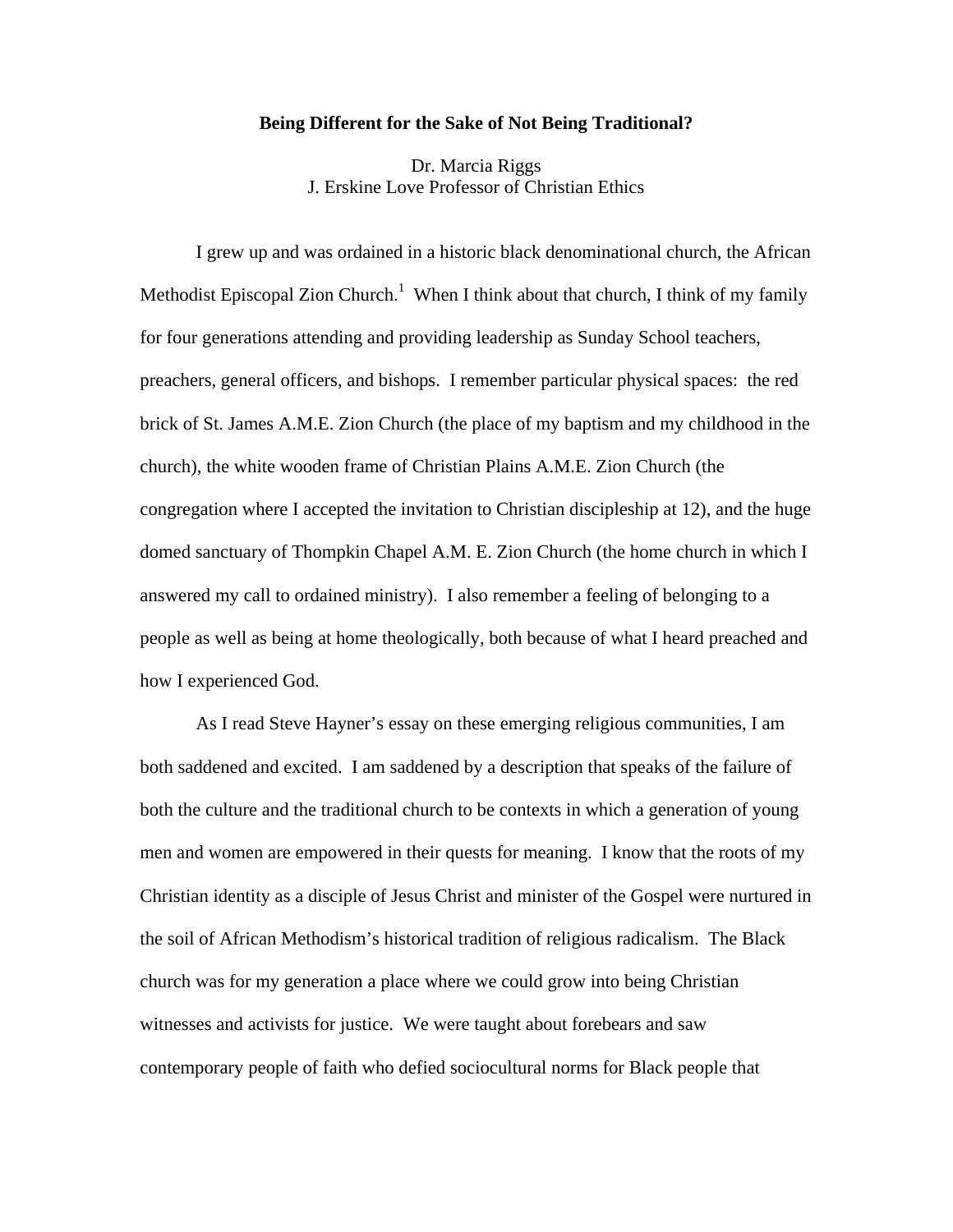defined our place in society as on the margins (at best) and outside of the moral community (at worst). So, I am saddened that traditional churches have failed to be such places of social and moral nurture for these young people.

 Traditional churches today seem to exist at the poles of a continuum of feasible responses to culture: they tend to be either isolationists from or transformers of culture.<sup>2</sup> As isolationists, the aim is to set up defenses against the culture in an attempt to protect, or at least insulate, the churches from its corrupting influences, such as the acceptance of homosexual unions as marriages. As transformers of culture, the aim is to accept culture and to convert such by the grace of God working through the churches, such as the conversion of marketing impulses into growth strategies for the churches. Standing at the poles of the continuum, traditional churches seem to have forgotten that they are themselves cultural forces as much as they are subject to cultural forces at work within the society. As traditional churches fail to engage fully the culture as **both** responders to and creators of culture, their capacity for moral imagination is diminished and this has contributed to their inability to be a context for moral meaning-making for young people.

 Thus, I am excited that there is a constructive response by this generation to the traditional churches' failure of moral imagination. Steve Hayner's description of these "recent experiments in 'being church' [as] innovative, bold, diverse, sometimes irreverent, definitely non-traditional, culturally and technologically savvy" is exciting. It is exciting because there is a sense in which these communities of people of faith do seem to signify one way in which the Spirit of God is being poured out upon all flesh in our time. As Dr. Hayner suggests, there is a prophetic quality to these groups in that their presence stands as critique of the traditional church's inability to reconceptualize "church" as well as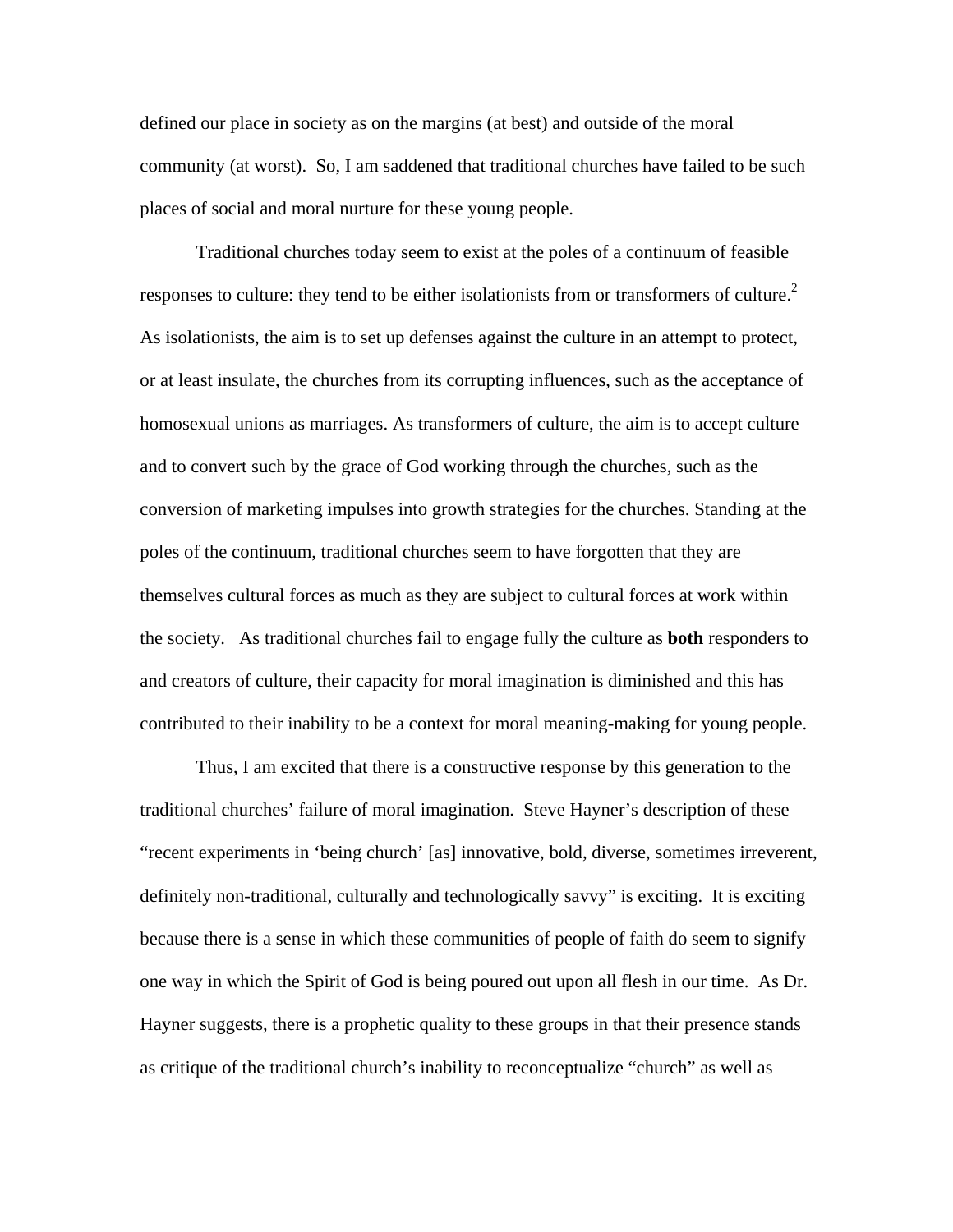hope for an enlivened Christian witness in the midst of sociocultural fragmentation. Whether or not this generation's response has deep roots in the souls of a generation's yearning for meaning and community or has roots in more shallow reactionary soil will only be disclosed over time.

 I do not make this last point because I wish to challenge the veracity of these groups. Rather, I simply want to voice a word of caution to those who comprise these new ways of being church: the disaffection and/or alienation from the traditional church that is one impetus for their existence can become self-defeating. Whereas the traditional church is often caught up in self-preservation as an institution rather than listening and responding to God's call within the church and into the world, these new "experiments in 'church'" could become entrapped in being different **primarily** for the sake of not being traditional church. In other words, the word of caution is this: remember that there is a thin line between a reactionary posture that debunks in order to dismiss the traditional churches and a creative posture that unmasks failure for the sake of making space for something authentically new to emerge.

When I teach my course on the church as community of moral discourse, I invite the students to begin with a metaphor for the church. I begin this way because I want students to re-imagine the church through their twenty-first century cultural lens and to use that lens to reread the tradition or traditions (biblical and theological) that ground their understanding of church as we dialogue about social, psychological, and theological barriers to community. As I read this essay, there is a way in which these "new ecclesial experiments" are precisely the kinds of re-imagining of church through twenty-first century cultural lens that I am encouraging from my students, and the names they have